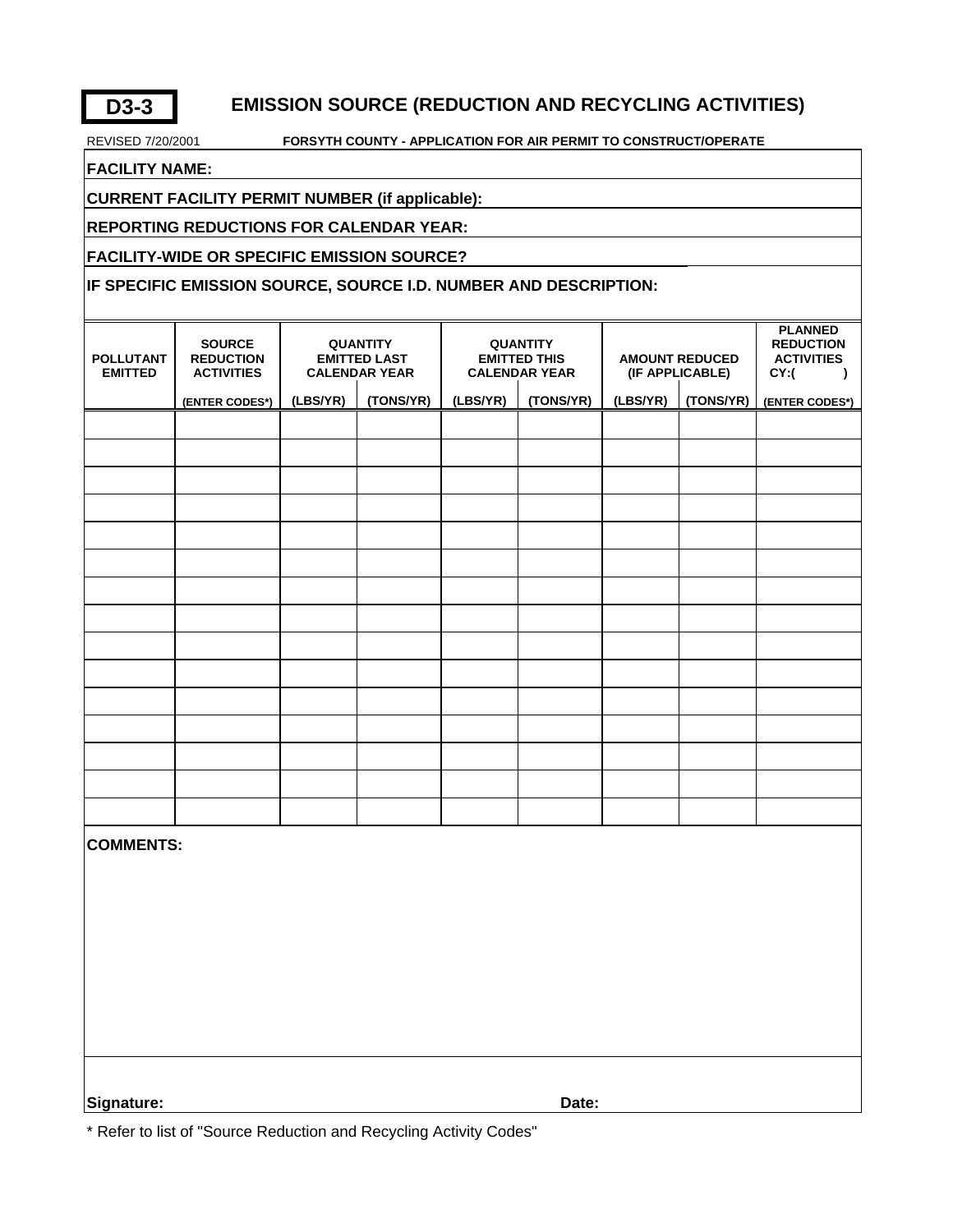# **COMPLETING THE D3-3 FORM**

**Instructions, Activity Codes, Frequently Asked Questions, Three Example D3-3 Forms, and Blank D3-3 Form**

## **INSTRUCTIONS FOR THE D3-3 FORM**

### **D3-3 - EMISSION SOURCE (REDUCTION AND RECYCLING ACTIVITIES)**

This form may be used for fulfilling the requirements of Rules 3Q .0206, 3Q .0304, and 3Q .0507 of the Forsyth County Air Quality Technical Code (FCAQTC), which state that a source reduction and recycling description must be submitted along with each:

- (a) payment of an annual permit fee [Rule 3Q. 0206(d)],
- (b) permit application for modification of an existing facility [Rules 3Q. 0304(b)(2)(A) and 3Q .0507(d)(2)(A)], and
- (c) permit application for a new facility [Rules 3Q. 0304(b)(2)(B) and 3Q .0507(d)(2)(B)].

This form should be completed for each facility source reduction or recycling activity. *If no reductions were made throughout the facility during the previous year, only one inclusive form is necessary.* In the event of a modification of an existing permit, quantify the reductions realized by the modified or new emission source, as well as any amendments to facility-wide plans for future reduction activities.

**FACILITY-WIDE OR SPECIFIC EMISSION SOURCE?** Indicate whether the data on this form refers to the facility or a specific emission source.

**If this form is being used for a single emission source, please include EMISSION SOURCE DESCRIPTION AND SOURCE ID NO.** (found on your permit to operate)**:** Describe the emission source for which this form applies

**POLLUTANT EMITTED:** Identify the air contaminants (e.g. regulated criteria pollutants {PM, PM10, SO2, NOx, VOC, CO, Pb}, TAPs or HAPs) emitted from this emission source.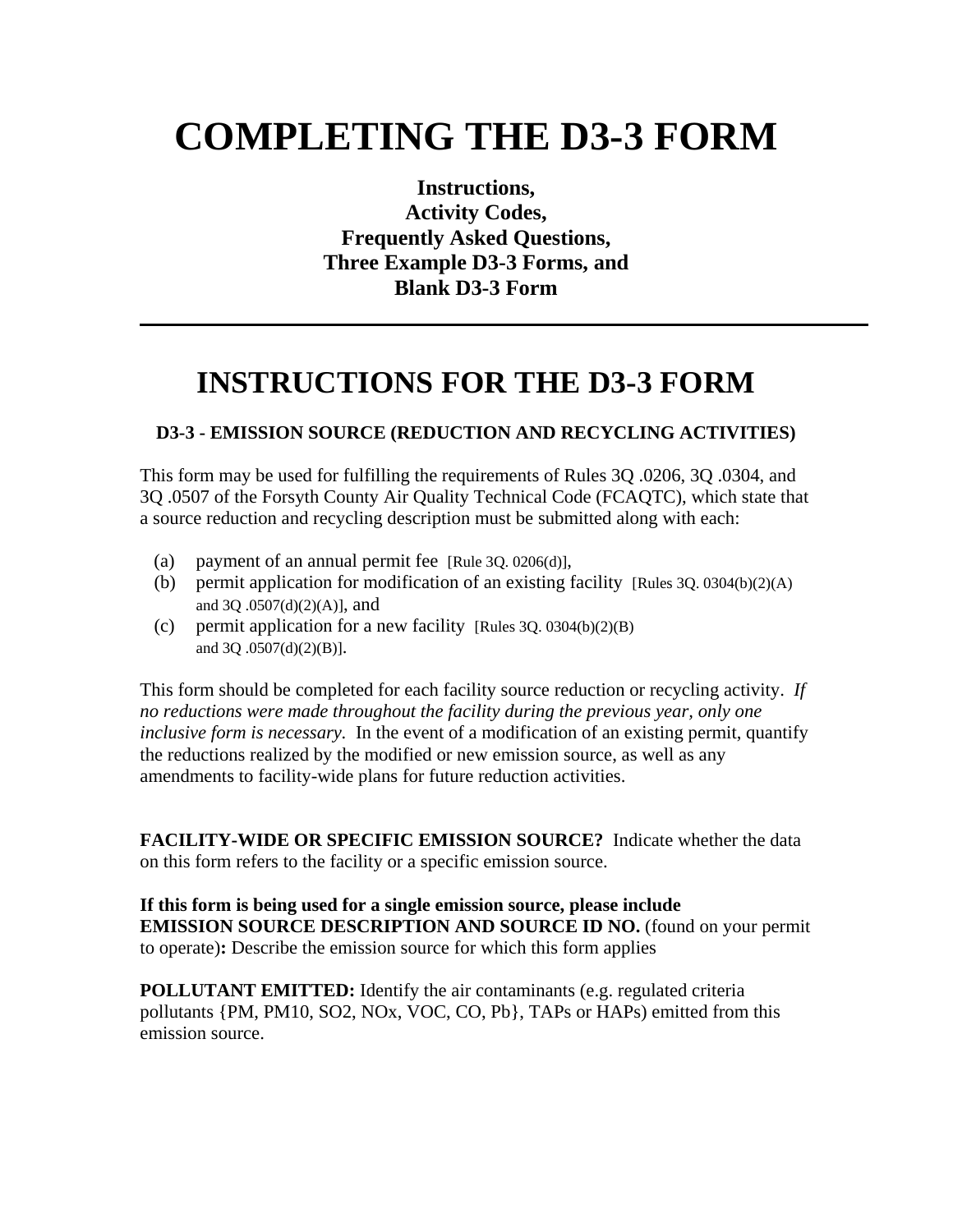**SOURCE REDUCTION ACTIVITIES (ENTER CODES):** From the attached list of source reduction and recycling codes, chose the code that most accurately identifies the current source reduction and recycling activities being utilized for the emission of this pollutant from this emission source. **If no source reduction activities have been implemented in the past year, enter "NC" (No change from the previous year).** 

**QUANTITY EMITTED LAST CALENDAR YEAR:** Quantify the amount of this pollutant emitted before the current source reduction and recycling activities were utilized in pounds/year *and* convert to tons/year.

**QUANTITY EMITTED THIS CALENDAR YEAR:** Quantify the amount of this pollutant emitted after the utilization of the current source reduction and recycling activities in pounds/year *and* convert to tons/year.

**PLANNED SOURCE REDUCTION ACTIVITIES (ENTER CODES):** From the attached list of source reduction and recycling codes, chose the code that most accurately identifies the planned source reduction and recycling activities being utilized for the emission of this pollutant from this emission source. **If no new source reduction activities are planned, write "NP" (no planned source reduction activities).** 

**COMMENTS –** This area can be used to specify codes or for miscellaneous comments. Use additional pages if needed.



**Refer to this Office's P2 webpage for more information on pollution prevention opportunities. (**http://www.forsyth.cc/EAP/P2.aspx**)**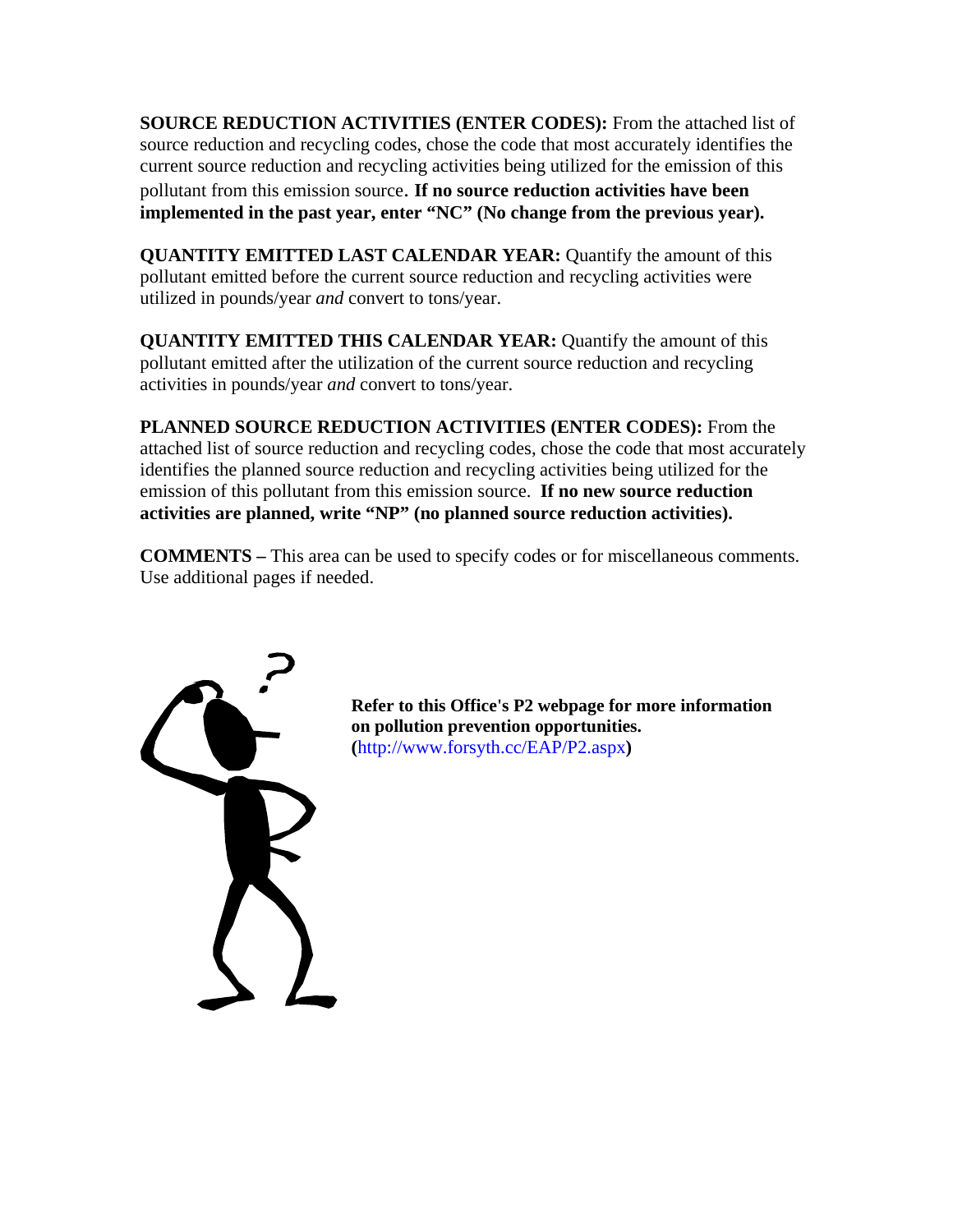## **SOURCE REDUCTION AND RECYCLING ACTIVITY CODES**

## To be used with the D3-3 Form

#### **NO RECORDED ACTIVITIES**

NC: No source reduction activities implemented in the previous year NP: No planned source reduction activities

#### **RECYCLING ACTIVITIES**

 W01: On-site beneficial use/reuse W02: Off-site beneficial use/reuse

#### **SOURCE REDUCTION ACTIVITIES**

#### Good Operating Practices

- W11: Began to segregate types of hazardous waste to make them more amenable to recycling
- W12: Began to segregate (stopped combining) hazardous waste from nonhazardous waste (Note: for purposes of hazardous waste from nonhazardous waste reporting, reduces volume of hazardous waste, but does not reduce total waste volume)
- W13: Improved maintenance scheduling, record-keeping, or procedures
- W14: Changed production schedule to minimize equipment and feedstock changeovers
- W19: Other changes in operating practices (*Specify in "Comments"*)

Inventory Control (Instituted procedures to ensure that materials do not stay in inventory beyond shelf-life)

- W22: Began to test outdated material—continue to use if still effective
- W23: Eliminated shelf-life requirements for stable materials
- W24: Instituted better labeling procedures
- W25: Instituted clearinghouse to exchange materials that would otherwise be discarded
- W29: Other (*Specify in "Comments"*)

#### Spill and Leak Prevention

- W31: Improved storage or stacking procedures
- W32: Improved procedures for loading, unloading, and transfer operations
- W33: Installed overflow alarms or automatic shut-off valves
- W34: Installed secondary equipment
- W35: Installed vapor recovery systems
- W36: Implemented inspection or monitoring program of potential spill or leak sources
- W39: Other (Specify in "Comments")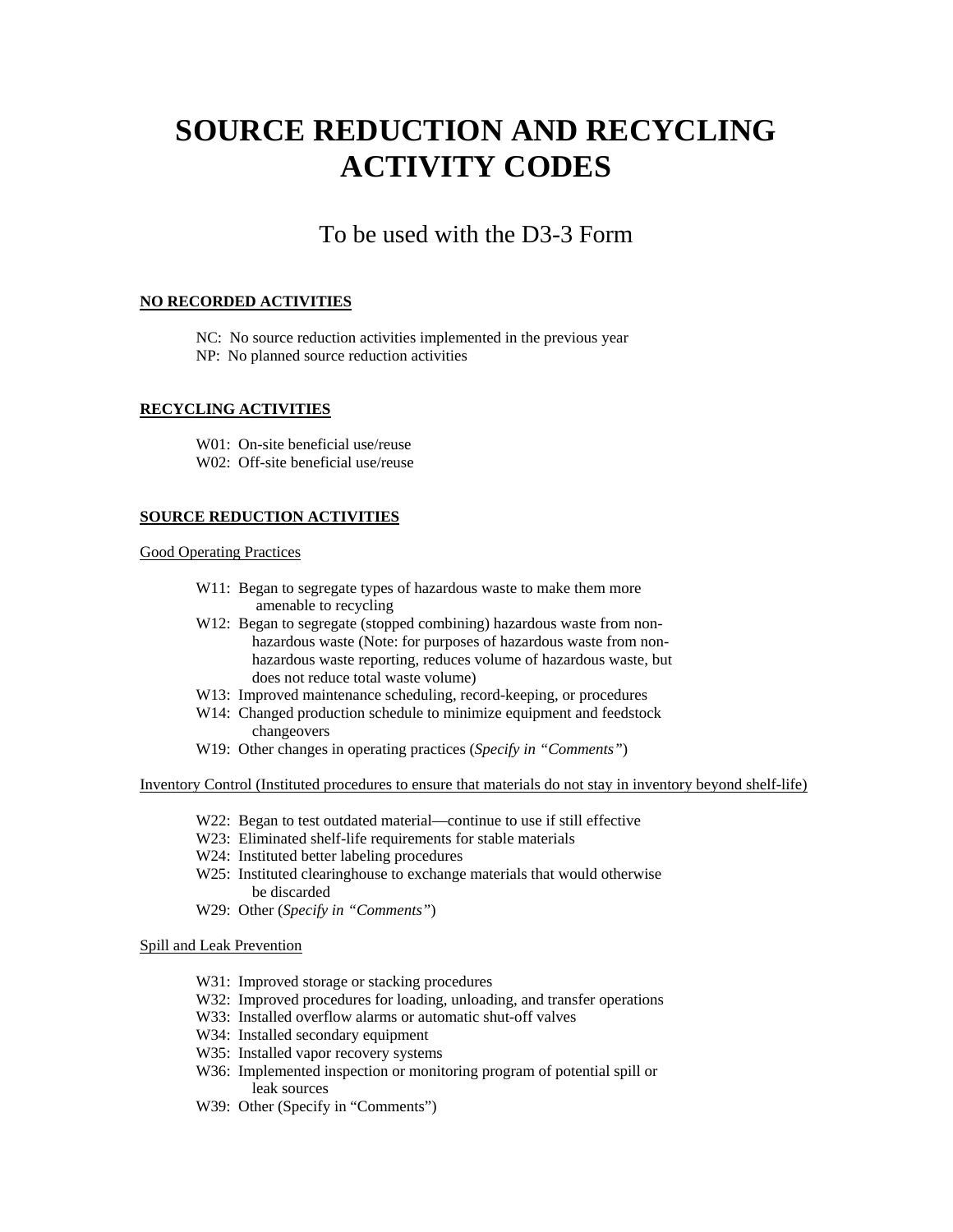#### Raw Material Modifications

- W41: Increased purity of raw materials
- W42: Substituted raw materials (*Specify in "Comments"*)
- W49: Other (*Specify in "Comments")*

#### Process Modifications

- W51: Instituted closed-loop recycling
- W52: Modified equipment, layout, or piping
- W53: Changed process catalyst
- W54: Instituted better controls on operating conditions (flow rate, temperature, pressure, residence time)
- W55: Changed from small volume containers to bulk containers to minimize discarding of empty containers
- W58: Other (*Specify in "Comments"*)

#### Cleaning and Degreasing

- W59: Modified stripping/cleaning equipment
- W60: Changed to mechanical stripping/cleaning devices (from solvents or other materials)
- W61: Changed to aqueous cleaners (from solvents or other materials)
- W62: Reduced the number of solvents used, to make waste more amenable to recycling
- W63: Modified containment procedures for cleaning units
- W64: Improved draining procedures
- W65: Redesigned parts racks to reduce dragout
- W66: Modified or installed rinse systems
- W67: Improved rinse equipment design
- W68: Improved rinse equipment operation
- W71: Other (*Specify in "Comments")*

#### Surface Preparation and Finishing

- W72: Modified spray systems or equipment
- W73: Substituted coating materials used
- W74: Improved application techniques
- W75: Changed from spray to other system
- W78: Other (*Specify in "Comments")*

#### Product Modifications

- W81: Changed product specifications
- W82: Modified design or composition
- W83: Modified packaging
- W89: Other (*Specify in "Comments")*

#### Other Source Reduction Activity

W99: Specify in Comments (Including non-air-related source reduction/recycling efforts)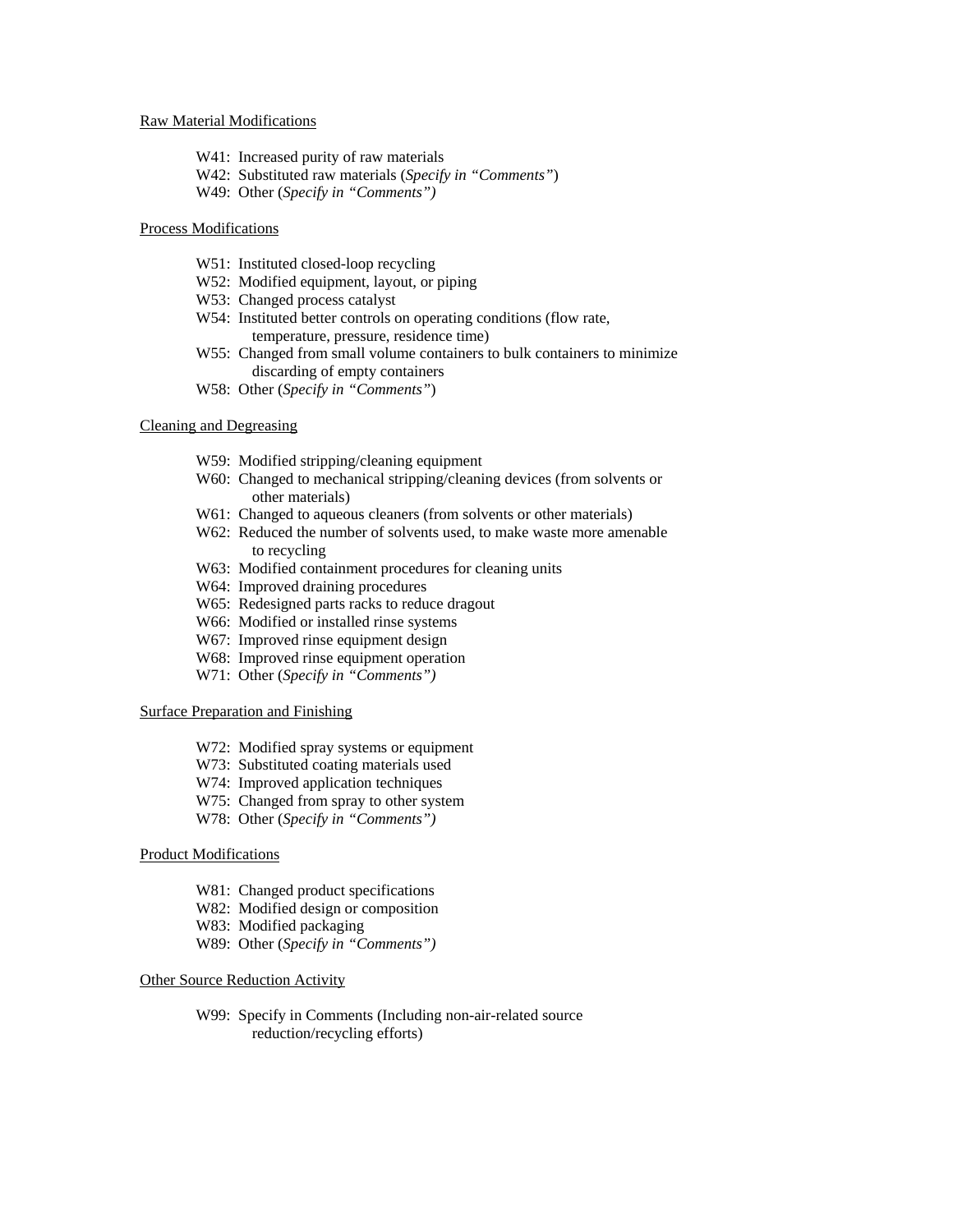## **FREQUENTLY ASKED QUESTIONS ABOUT THE D3-3 FORM**

### **When do I submit a D3-3 form?**

The D3-3 form should be submitted annually at invoice time and when applying for modifications to your permit. If requested with the invoice, it is due at the same time as your payment, usually 30 days after you receive the invoice.

## **Why is this information required each year?**

This information is collected annually in order to promote, acknowledge, and quantify Pollution Prevention initiatives/activities in Forsyth County.

## **Do I need to complete a separate form for every emission source at my facility?**

In most cases, no. However, if modifying one source or if it does not make sense to complete a facility-wide inventory of reduction activities, then do each source separately.

## **Where do I find emission source ID numbers?**

Emission source ID numbers can be found on your permit to operate or other sources, including forms A3, A4, or E3.

## **What if it is a new emission source and doesn't have an emission source ID number yet?**

In this case, use whatever ID number was used on your application for the modification.

### **What do all of these acronyms stand for?**

P2: Pollution Prevention FCAQTC: Forsyth County Air Quality Technical Code TAPs: Toxic Air Pollutants HAPs: Hazardous Air Pollutants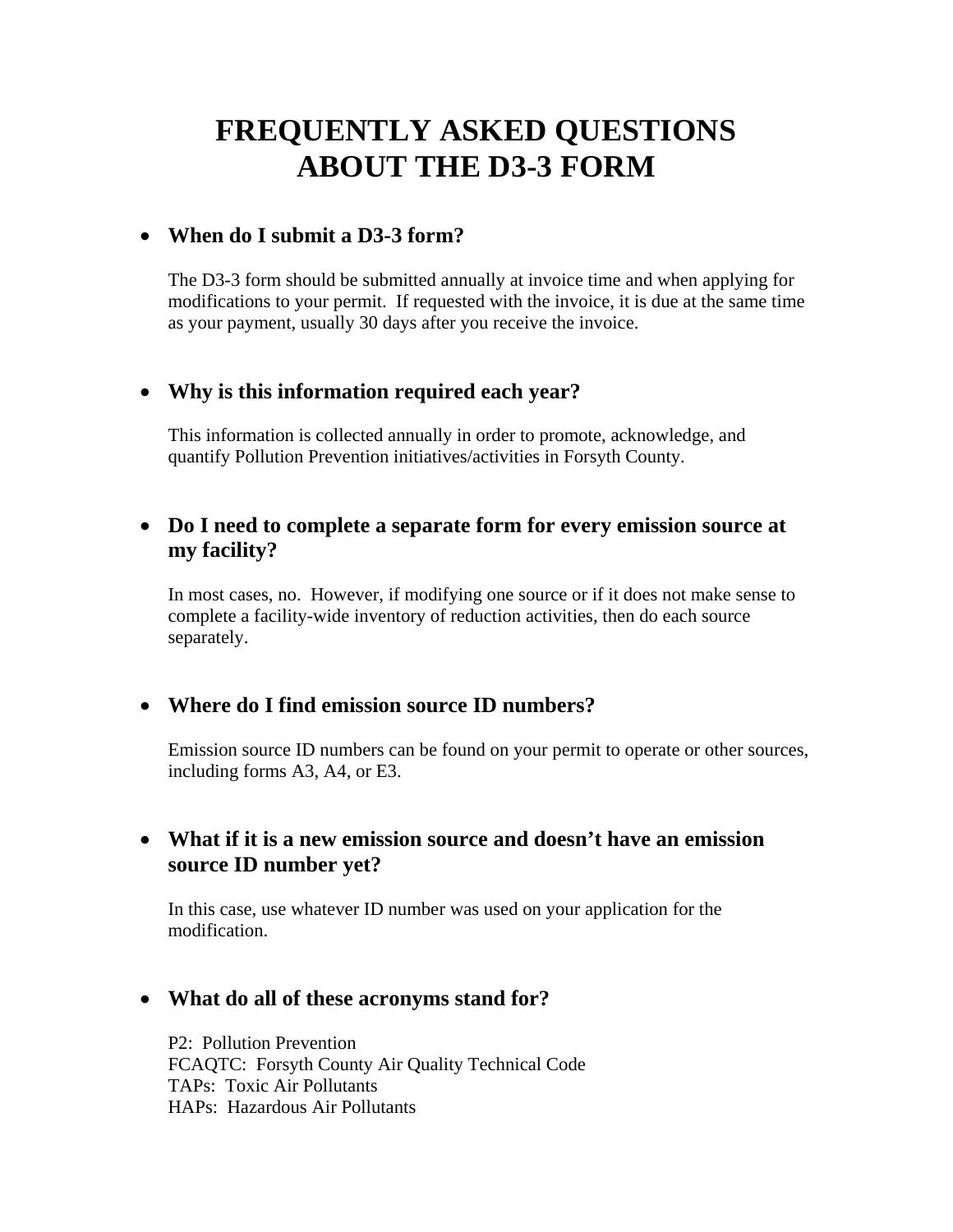#### **EXAMPLE #1: Facility-Wide WITHOUT reduction and recycling activities**

**D3-3 EMISSION SOURCE (REDUCTION AND RECYCLING ACTIVITIES)**

REVISED 7/20/2001 **FORSYTH COUNTY - APPLICATION FOR AIR PERMIT TO CONSTRUCT/OPERATE**

**FACILITY NAME:** Clean Industry, Inc. - Reynolda Road Plant

**CURRENT FACILITY PERMIT NUMBER (if applicable):** #08888

**REPORTING REDUCTIONS FOR CALENDAR YEAR:** 2001

**FACILITY-WIDE OR SPECIFIC EMISSION SOURCE?** Facility-Wide

**IF SPECIFIC EMISSION SOURCE, SOURCE I.D. NUMBER AND DESCRIPTION:** n/a

| <b>POLLUTANT</b><br><b>EMITTED</b> | <b>SOURCE</b><br><b>REDUCTION</b><br><b>ACTIVITIES</b> |          | <b>QUANTITY</b><br><b>EMITTED LAST</b><br><b>CALENDAR YEAR</b> |          | <b>QUANTITY</b><br><b>EMITTED THIS</b><br><b>CALENDAR YEAR</b> | <b>AMOUNT REDUCED</b><br>(IF APPLICABLE) |           | <b>PLANNED</b><br><b>REDUCTION</b><br><b>ACTIVITIES</b><br>CY:( 2002 ) |
|------------------------------------|--------------------------------------------------------|----------|----------------------------------------------------------------|----------|----------------------------------------------------------------|------------------------------------------|-----------|------------------------------------------------------------------------|
|                                    | (ENTER CODES*)                                         | (LBS/YR) | (TONS/YR)                                                      | (LBS/YR) | (TONS/YR)                                                      | (LBS/YR)                                 | (TONS/YR) | (ENTER CODES*)                                                         |
|                                    | NC                                                     |          |                                                                |          |                                                                |                                          |           | <b>NP</b>                                                              |
|                                    |                                                        |          |                                                                |          |                                                                |                                          |           |                                                                        |
|                                    |                                                        |          |                                                                |          |                                                                |                                          |           |                                                                        |
|                                    |                                                        |          |                                                                |          |                                                                |                                          |           |                                                                        |
|                                    |                                                        |          |                                                                |          |                                                                |                                          |           |                                                                        |
|                                    |                                                        |          |                                                                |          |                                                                |                                          |           |                                                                        |
|                                    |                                                        |          |                                                                |          |                                                                |                                          |           |                                                                        |
|                                    |                                                        |          |                                                                |          |                                                                |                                          |           |                                                                        |
|                                    |                                                        |          |                                                                |          |                                                                |                                          |           |                                                                        |
|                                    |                                                        |          |                                                                |          |                                                                |                                          |           |                                                                        |
|                                    |                                                        |          |                                                                |          |                                                                |                                          |           |                                                                        |
|                                    |                                                        |          |                                                                |          |                                                                |                                          |           |                                                                        |
|                                    |                                                        |          |                                                                |          |                                                                |                                          |           |                                                                        |
|                                    |                                                        |          |                                                                |          |                                                                |                                          |           |                                                                        |
|                                    |                                                        |          |                                                                |          |                                                                |                                          |           |                                                                        |

#### **COMMENTS:**

No source reduction activities are ongoing or planned for the future.

**Signature:** *Don't forget to sign your form!!!* **Date:** February 2, 2002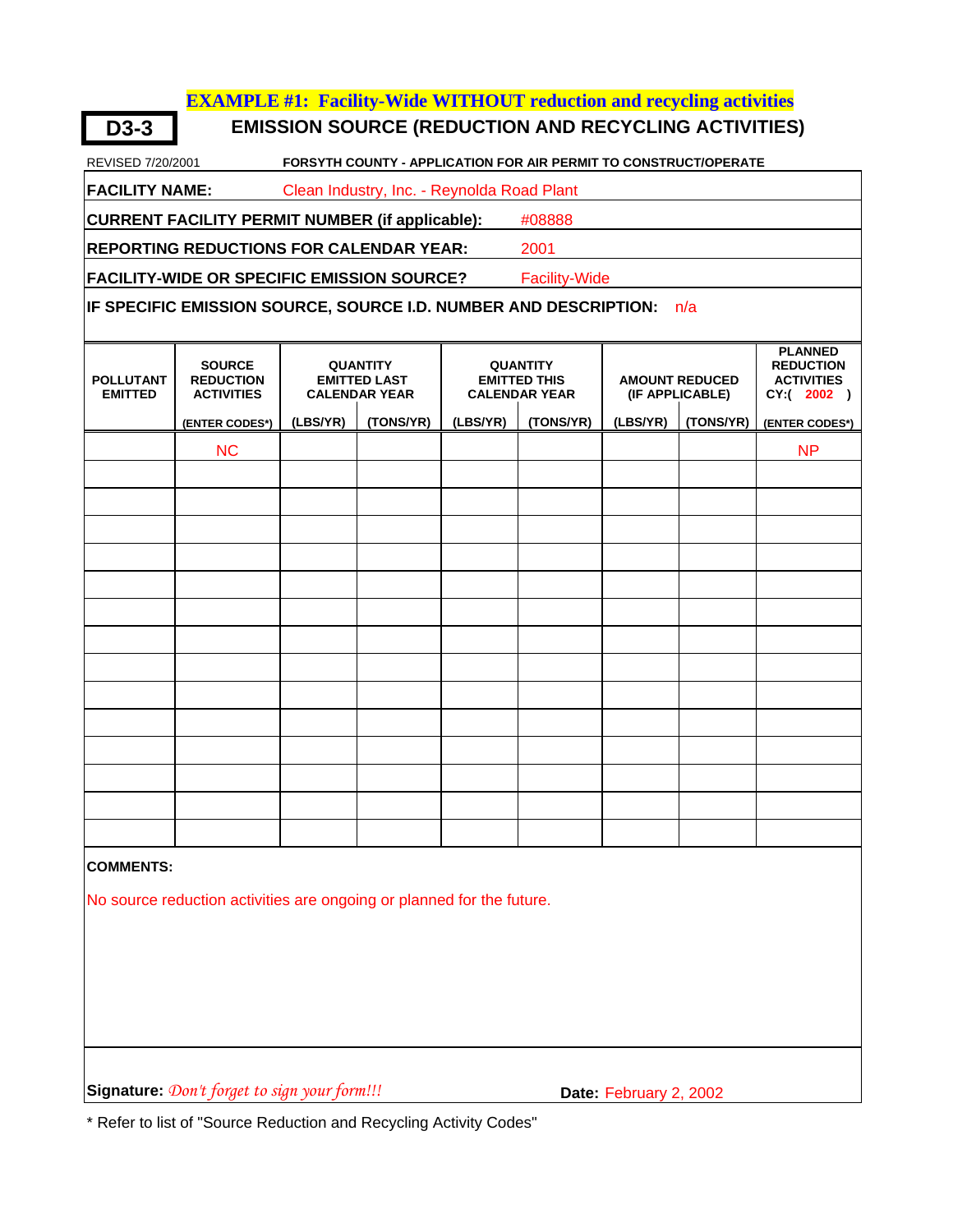#### **EXAMPLE #2: Facility-Wide WITH reduction and recycling activities**

**D3-3 EMISSION SOURCE (REDUCTION AND RECYCLING ACTIVITIES)**

REVISED 7/20/2001 **FORSYTH COUNTY - APPLICATION FOR AIR PERMIT TO CONSTRUCT/OPERATE**

**FACILITY NAME:** Clean Industry, Inc. - Outside City Plant

**CURRENT FACILITY PERMIT NUMBER (if applicable):** #08889

**REPORTING REDUCTIONS FOR CALENDAR YEAR:** 2001

FACILITY-WIDE OR SPECIFIC EMISSION SOURCE? Facility-Wide

**IF SPECIFIC EMISSION SOURCE, SOURCE I.D. NUMBER AND DESCRIPTION:** n/a

| <b>POLLUTANT</b><br><b>EMITTED</b> | <b>SOURCE</b><br><b>REDUCTION</b><br><b>ACTIVITIES</b> |          | <b>QUANTITY</b><br><b>EMITTED LAST</b><br><b>CALENDAR YEAR</b> |          | <b>QUANTITY</b><br><b>EMITTED THIS</b><br><b>CALENDAR YEAR</b> | <b>AMOUNT REDUCED</b><br>(IF APPLICABLE) |           | <b>PLANNED</b><br><b>REDUCTION</b><br><b>ACTIVITIES</b><br>CY:( 2002 ) |
|------------------------------------|--------------------------------------------------------|----------|----------------------------------------------------------------|----------|----------------------------------------------------------------|------------------------------------------|-----------|------------------------------------------------------------------------|
|                                    | (ENTER CODES*)                                         | (LBS/YR) | (TONS/YR)                                                      | (LBS/YR) | (TONS/YR)                                                      | (LBS/YR)                                 | (TONS/YR) | (ENTER CODES*)                                                         |
| <b>PM</b>                          | <b>W42</b>                                             | 11210    | 5.605                                                          | 4327     | 2.1635                                                         | 6883                                     | 3.4415    | <b>NP</b>                                                              |
| <b>VOC</b>                         | <b>W62</b>                                             | 3987     | 1.9935                                                         | 2017     | 1.0085                                                         | 1970                                     | 0.985     | <b>W64</b>                                                             |
| $\star$                            | <b>W99</b>                                             |          |                                                                |          |                                                                |                                          |           | <b>W99</b>                                                             |
|                                    |                                                        |          |                                                                |          |                                                                |                                          |           |                                                                        |
|                                    |                                                        |          |                                                                |          |                                                                |                                          |           |                                                                        |
|                                    |                                                        |          |                                                                |          |                                                                |                                          |           |                                                                        |
|                                    |                                                        |          |                                                                |          |                                                                |                                          |           |                                                                        |
|                                    |                                                        |          |                                                                |          |                                                                |                                          |           |                                                                        |
|                                    |                                                        |          |                                                                |          |                                                                |                                          |           |                                                                        |
|                                    |                                                        |          |                                                                |          |                                                                |                                          |           |                                                                        |
|                                    |                                                        |          |                                                                |          |                                                                |                                          |           |                                                                        |
|                                    |                                                        |          |                                                                |          |                                                                |                                          |           |                                                                        |
|                                    |                                                        |          |                                                                |          |                                                                |                                          |           |                                                                        |
|                                    |                                                        |          |                                                                |          |                                                                |                                          |           |                                                                        |
|                                    |                                                        |          |                                                                |          |                                                                |                                          |           |                                                                        |

#### **COMMENTS:**

\* Non-air-related reduction activities: Our office implemented an office paper recycling program in November 2001. The amount reduced is unquantifiable at this time, but we hope to generate numbers soon. In the coming months, we plan to add cardboard and aluminum can recycling programs.

**Signature:** *Don't forget to sign your form!!!* **Date:** February 2, 2002